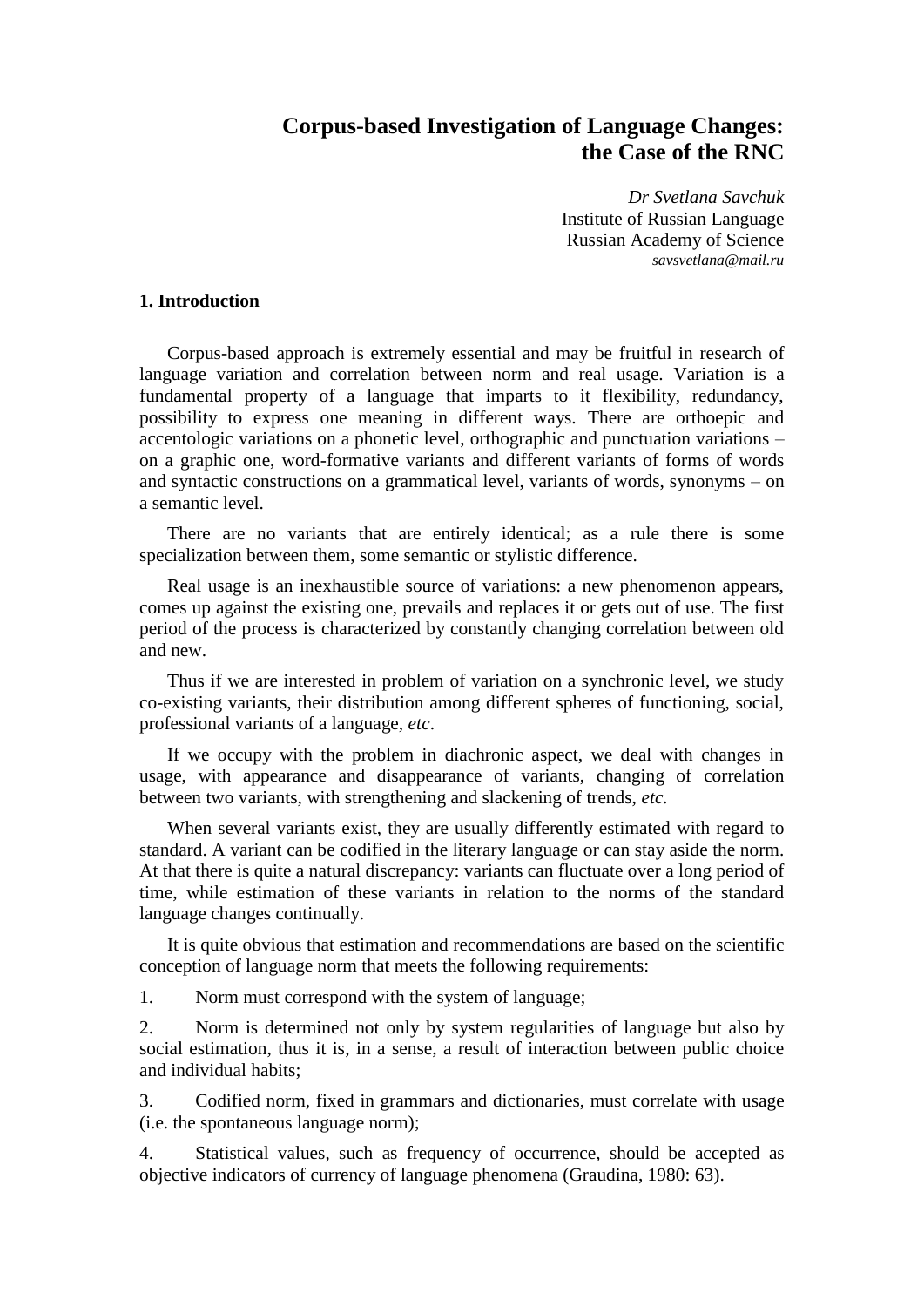Thus a corpus of texts seems to be a reliable tool for research in linguistic norms and variation, because representing a state of a certain language of a certain period of time, it provides a linguist with material for a quantitative and qualitative analyses of this state of language. Naturally reliability of this research depends on parameters of the corpus: its capacity, coverage, linguistic information represented in it. For investigations concerned with a wide range of linguistic phenomena only modern large corpora are suitable. The paper shows that the National Corpus of the Russian Language has all necessary quantitative and qualitative characteristics, so that it is able to provide an adequate set of examples for various types of linguistic researches. The investigation of variants of verb government of several synonymous verbs exemplifies the potentiality of the RNC.

# **2. The Russian National Corpus**

The Russian National Corpus (RNC) is being created within the program of the Russian Academy of Science by a large group of specialists from Moscow, St. Petersburg, Voronezh and other Russian university centers since 2003. Although works under the project are still going on, the corpus can be already used (and it is used) for research and educational purposes.

The RNC meets all requirements that for large contemporary corpora of texts (EAGLES 1996, Sinclair, 2003, Butler, 2004, Reference Guide, 2007). First of all it is of great size. At present it contains about 140 million tokens. Great size of the corpus allows posing and solving with its help different linguistic problems being sure in reliability of results.

Besides that the RNC is a representative corpus that may be regarded as a reflection of language usage for a certain epoch. The corpus contains only entire texts of different forms of speech - spoken, written, electronic - and of different functional spheres: fiction, journalism, memoirs, academic prose, administrative documents, religious texts, everyday life dialogues, poetry, etc.

The RNC is an annotated corpus: all texts are supplied with metainformation about author, creation date, functional sphere, text type, domain, *etc*., so that users can form their own subcorpora. Every word has morphological and semantic annotation. Texts in the spoken subcorpus are supplied extra by sociological annotation that shows sex, age, and occupation of a speaker.

The corpus is available on open access on the site ruscorpora.ru. Search on the corpus is provided by the Yandex.Server system.

Having projected the corpus the creators were guided by the world experience of corpora making and used methods that are accepted by the world practice and that were adopted for the Russian language and linguistic traditions of its research. (Sharoff, 2004).

The Russian National Corpus consists of the following subcorpora:

- Corpus of modern written texts,  $1950-2006 a$  core corpus of 100 million tokens (94 million is available)
- Corpus of written texts,  $XVIII$  the first half of  $XX$  (44,5 million tokens)
- Corpus of Spoken Language (more than 4,5 million tokens)
- Poetic corpus
- Dialect corpus
- Parallel aligned corpus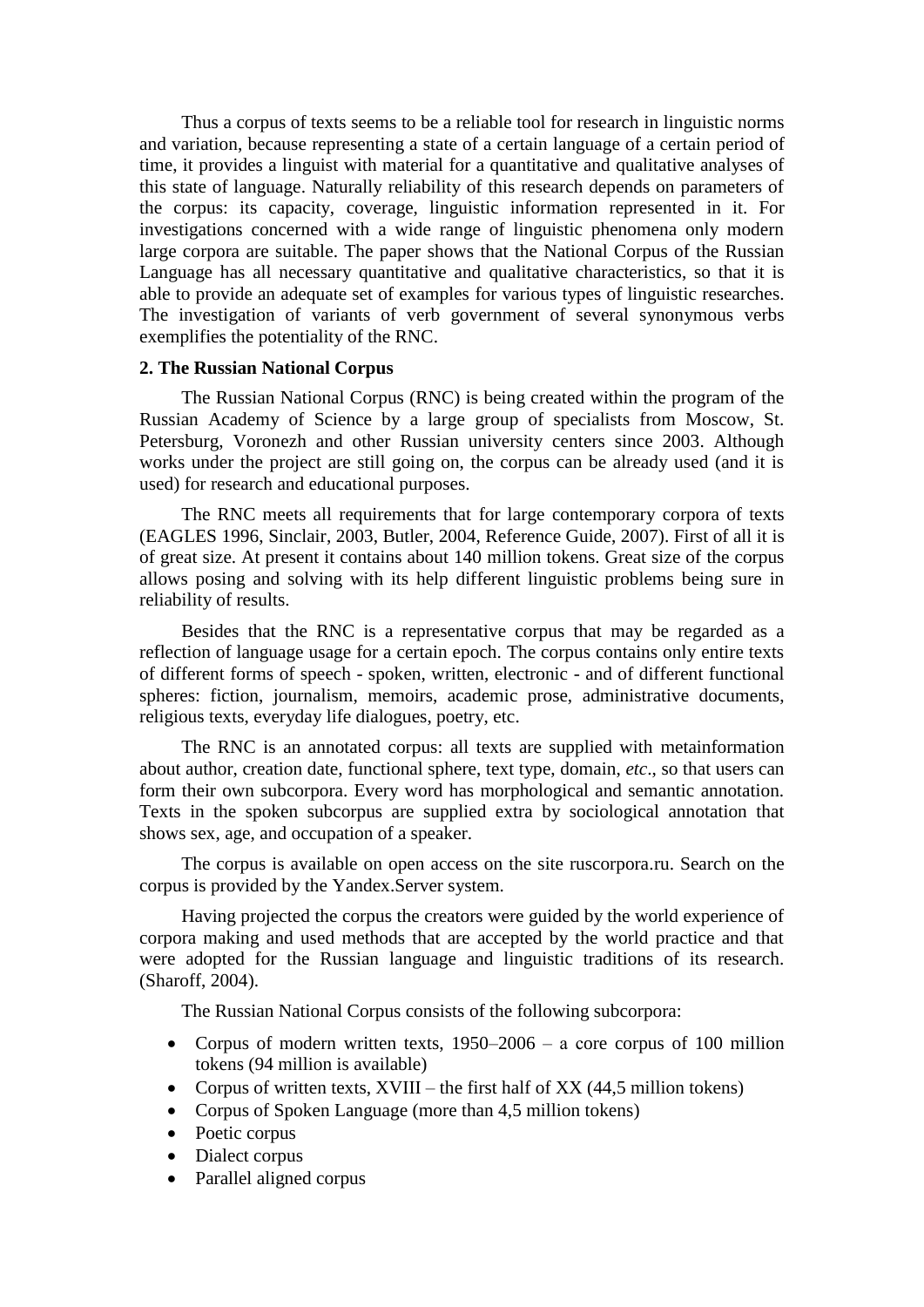As may be seen, there are two main chronological components in the RNC: that is corpus of modern texts (of the period from the second half of the XX century up to our days) and the diachronic one that includes texts of XVIII - first half of XX. Such corpus has independent value for both historians of the language and researchers of its modern state because represents any language phenomenon in its evolution, in diachronic aspect.

# **3. Corpus of modern texts: the Russian language today 3.1. Principles of selection of texts**

To meet the modern requirements texts for this corpus were selected according to external criteria. In (Sharoff, Savchuk 2004) there was indicated that the parametric classification of Sinclair and the stylistic one, based on the traditional definition of text types, do not come into conflict with each other and can be integrated in one system of texts classification. That's why the final system of texts annotating, accepted in the RNC, contains parameters such as sphere of functioning, type, chronotop.

Besides that, the core of the parametric approach recommended by EAGLES and followed by all European corpora engineers, is to build first of all a theoretic model of the corpus. It is built by listing of all possible valid attribute combinations, excluding the cases of low probability; and so all possible variants of texts came of this enumeration. Then this model is filled with real texts in definite proportions, so that every attribute combination was represented by at least several texts. (Butler, 2004: 152).

The RNC is supposed to reflect the real usage of the language of a certain period, so the compilers decided to minimize the interference in real balance of texts functioning in different spheres of discourse. Toward this end a ratio of texts of different functional spheres was specified on the basis of preliminary analysis of existing corpora, sociological researches, monitoring of the book market, press, electronic resources of the Runet, *etc*., forecasting of research interests of users.

Compiling the corpus content the researchers endeavor to restrict their interference only by selection of editions. Public significance, estimation of specialists and critics, readers' demand - that were the main factors taken into account. Newspapers and magazines, including literary ones, represented in wide political, thematic, regional range, are included in the corpus entirely. Thus we can assume that the RNC represents a real thematic and genre ratio of published written texts of the period from the end of XX century to the beginning of XXI century. As regards unpublished texts (manuscripts, *etc.*) and periodicals before the 1990s, preparation of these texts are very laborious and expensive; at the moment selection of these texts is provided according to genre and thematic variety within every sphere of functioning.

### **3.2. Composition**

The Corpus of modern texts is balanced by spheres of functioning, genre and thematic structure of texts, dating.

| <b>Spheres of functioning</b> | <b>Tokens</b> | <b>Percentage</b> |
|-------------------------------|---------------|-------------------|
| Fiction                       | 34190863      | 36                |
| Journalism                    | 39144005      | 43                |
| Teaching and scientific       | 10694746      | 11                |
| Official                      | 1736929       |                   |
| Advertisement                 | 515469        | 0,5               |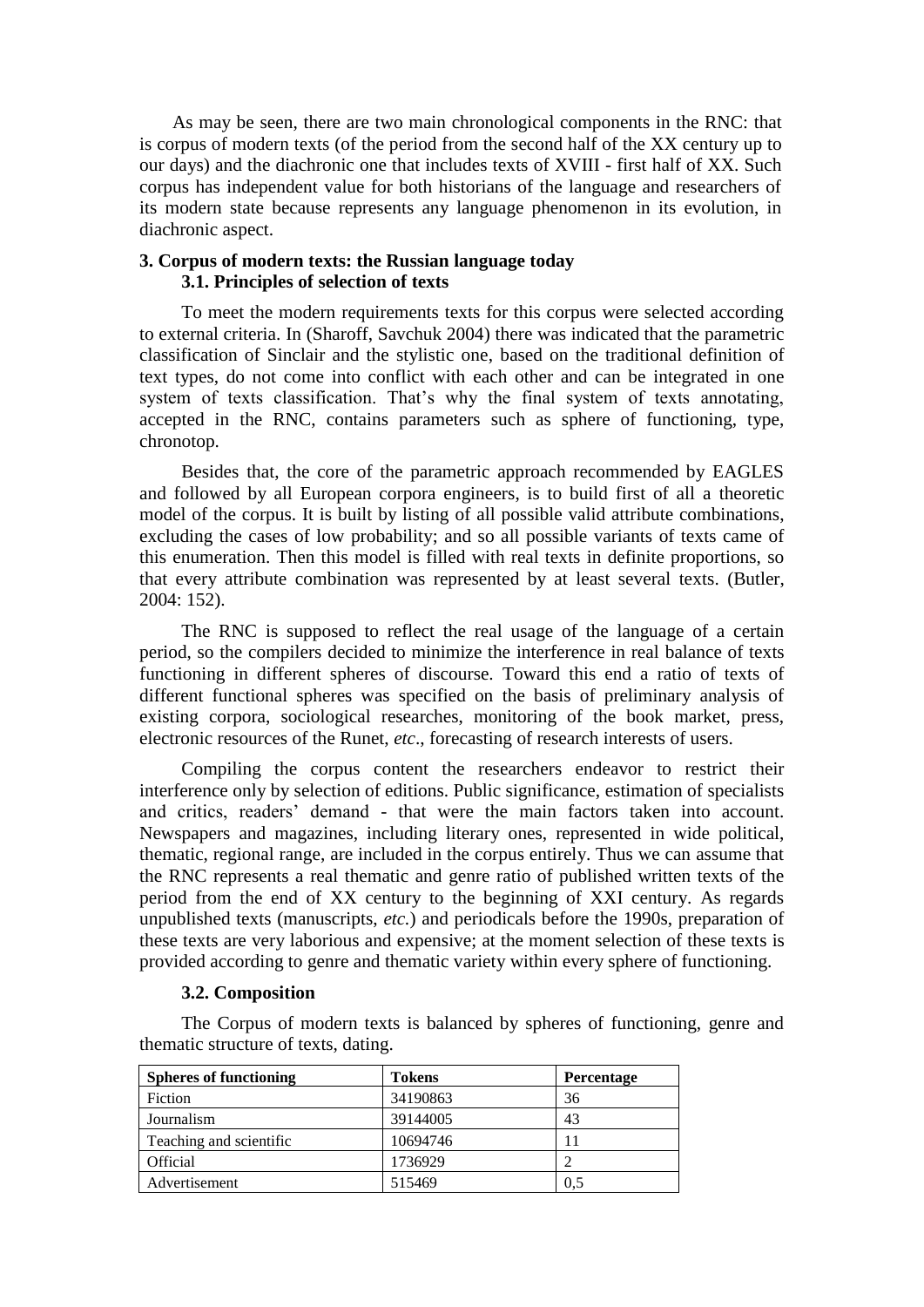| Church and theological | 1336039  |     |
|------------------------|----------|-----|
| Everyday life          | 435807   | 0.5 |
| eCommunication         | 1275240  |     |
| Spoken                 | 4634611  |     |
| <b>Total</b>           | 93963709 | 100 |

Table 1: The distribution of modern texts according to spheres of functioning

According to date of creation the texts are distributed as follows:

- $-1950-1986 18$  percent
- $-1987-1992 4$  percent
- $-1993-2000 26$  percent
- $\bullet$  2001-2005 52 percent

# **4. Diachronic corpus: the Russian language yesterday 4.1. Principles of text selection**

Building of the diachronic corpus has several specific characters. First of all it is necessary to take into account that most part of texts of this period are not available in electronic form. This concerns private letters, journalism, scientific articles, advertisement, *etc*. These texts are not republished, but editions that remain are in very bad state, so that it is quite impossible even to scan and recognize them. There are, certainly, published letters written by famous writers, significant scientists, political figures, but these letters are stylistically and thematically closer to journalism or to fiction than to private letters.

Oral speech of that period is obviously quite inaccessible. Although there are several interviews and transcripts of political speeches, court proceedings, these texts can not be considered as spontaneous speech, they are prepared texts. But there is one source of oral speech of the first half of the XX century. That is text content of Soviet films of the 1930-1950s that will form a part of a multimedia subcorpus of the RNC.

Besides that one should consider that the period the XIX - first half of the XX is extremely heterogeneous linguistically. In the XIX century standards of the modern language (that is defined as *from Pushkin to our days*) were developed, modern system of styles and genres were formed. That was in many respects a natural result of conscious efforts of writers, literary critics and other personalities of those times, that's why quota of fiction and critics for that period is to be higher than for corpus of modern texts.

The first half of the XX century is a period of complicated political and ideological reorganizations in Russia that certainly was reflected in language of that time. From the sociolinguistic point of view period before October 1917 can be considered as sequential to the XIX century. At the same time this period is characterized by keen interest to ideology, philosophy, religion, psychology, problems of creation that resulted in forming of various trends and schools, i.e. symbolism, formalism, futurism. At the same time journalism, socialistic and agitation literature were developed, the process of democratization of the language accelerated.

Period after October 1917 (namely 1920-1940s) is characterized by strengthening of state influence everywhere, including language; a definite linguistic policy is provided by the government. The so-called *likbez* (campaign against illiteracy), spreading of culture among masses resulted in expansion in the number of speakers of standard language. As a consequence of these processes standards of the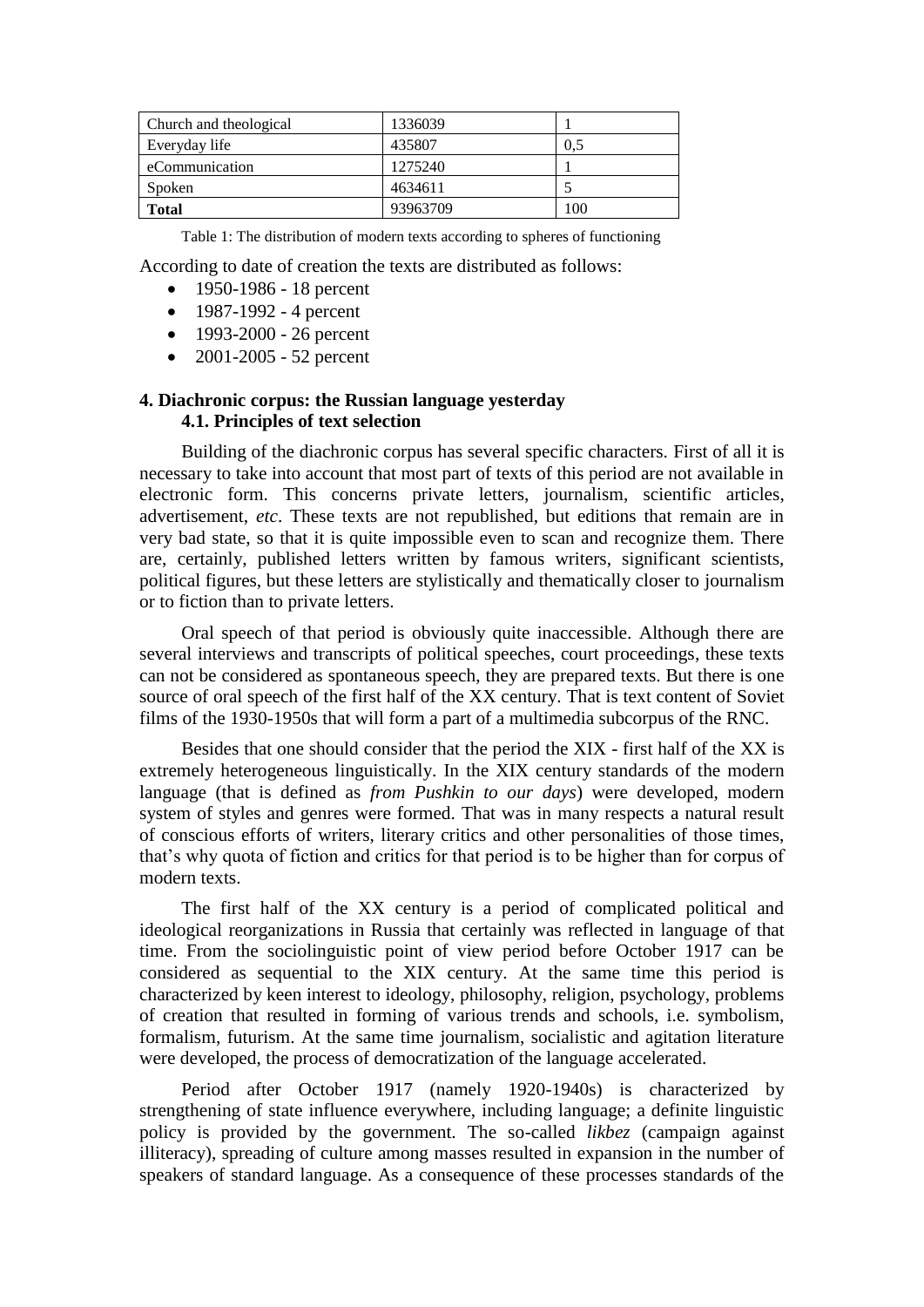literary language shattered, it acquired multiple dialectic words, ones from industrial vocabulary, neologisms, abbreviations, rethinking of word meaning. In the 1930- 1940s a normative tendency strengthened, the struggle for purity of the Russian language began, that found expression in a work on codification of standards of the literary language, creating of vocabularies.

All these peculiarities of historic and, as a sequence, of linguistic situation were taken into account by gathering texts for the corpus. First of all a list of the most prominent and significant authors of that period was formed. Several functional spheres were preliminarily defined: fiction, science and philosophy, journalism, criticism, memoirs. Besides that the corpus contains official documents, newspapers, private letters, advertisements and agitation texts.

One should consider that structure and ratio of functional spheres, text types and genres can vary for different periods. For example, in the XIX fiction was opposed to non-fiction as a whole, that's why the difference between scientific literature and journalism was weak. Novel was a very young genre; tales, essays or stories of that time are quite different things that they are today. But the adopted system and principles of text annotation enable us to solve these problems, its efficacy was proved by making a subcorpus of the XVIII century.

#### **4.2. Pilot version of the corpus of the XVIII century**

Widening of the RNC with texts of the XVIII century became a natural step in the work on making a diachronic corpus. Working on the subcorpus of the XVIII century began in 2006. Now it can be regarded as a pilot projects that was aimed first of all at proving of the adopted system of annotation, testing its flexibility and efficacy for describing of old texts.

In the XVIII century Russian literary standards were not stable yet, that's a period of transition from literary language based on the Church Slavonic language to literary language of a new type, based on proper Russian language system.

History of the Russian literary language of the XVIII century is not studied (at least from the linguistic point of view) well. Studying of a literary language is often substituted for studying of a language of literature, i.e. language of several significant writers. But peculiarities of evolution determine standards of genre system of this epoch: language of official documents, journalism, sermons, private letters, *etc*. The corpus, including texts of different types and genres, is designed to help future scientists in their researches of language of that period.

At present it is accepted to distinguish two or three periods in the history of Russian literary language of the XVIII century:

1) Times of Peter the Great (the end of the XVII — the beginning of the XVIII) – that's a period of confusion and merging – quite mechanical sometimes – of natural spoken language, Slavonicisms and Europeisms on the basis of state official language; of forming of new styles of *dialects of common citizens* and literary styles that hold a position in the middle, between high Slavoniс style and everyday speech.

2) Period of Lomonosov (the 1740-1750s — the end of the XVIII) is a period of stylistic reglamentation and standardization of new literary language in terms of the theory of tree styles.

3) Period of Karamzin (the end of the XVIII  $-$  XIX) is characterized with reorganization of the literary language, which reflected in abolition of genre restricts,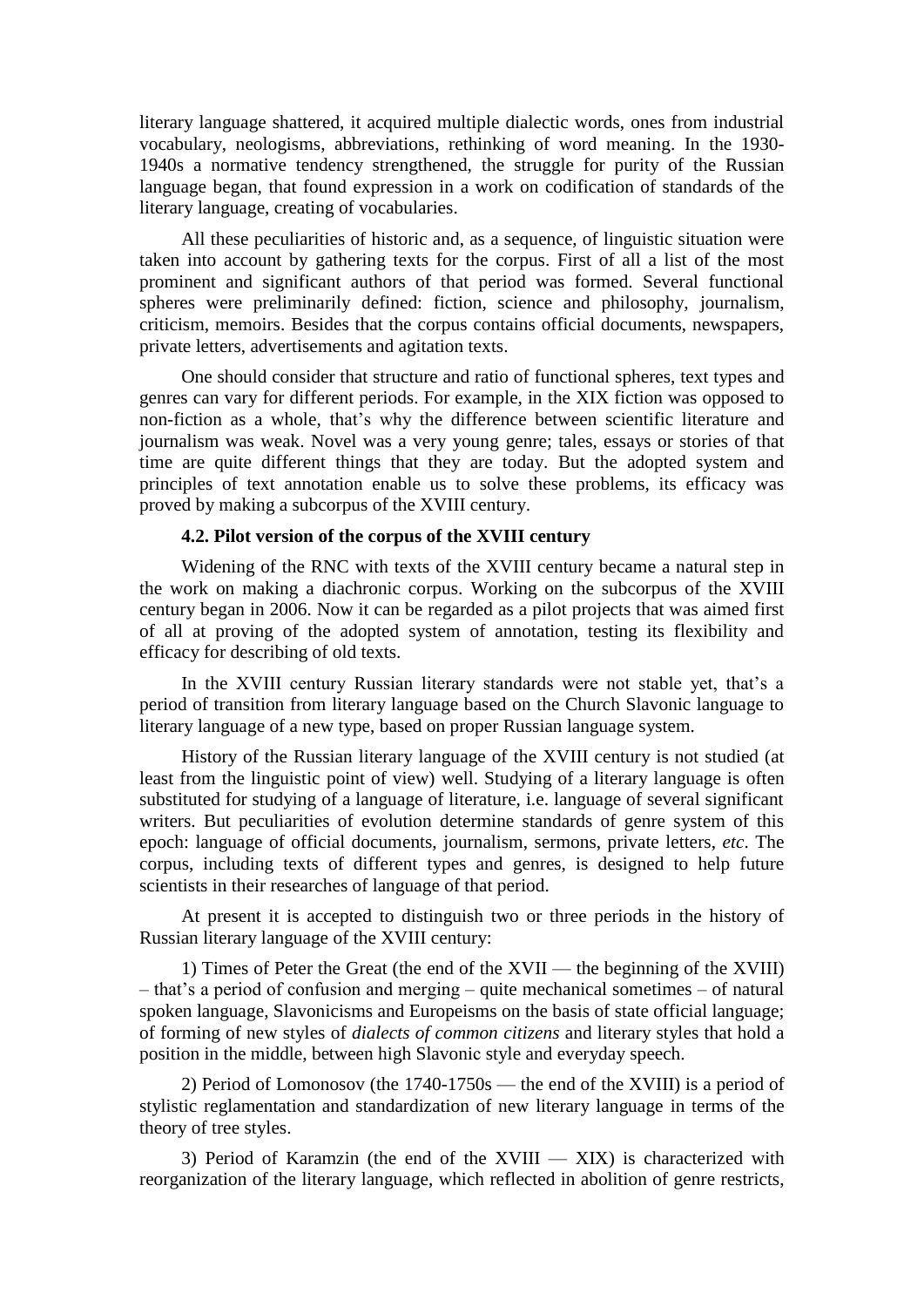in creating of new style of Russian language that became average literary standard, close to spoken language of educated citizens (Vinogradov, 1978).

The pilot corpus of texts of XVIII century contains prose of the second and third periods that represents wide range of text types in different spheres of language functioning. **Fiction** is represented by authors that exerted great influence on forming of the literary language: N.M. Karamzin, I.A. Krylov, N.I. Novikov, A.N. Radishchev, D.I. Fonvizin, M.D. Chulkov. *Journalism* is represented first of all by satiric articles by N.I. Novikov (published in magazines "Truten" - lit. "Drone", "Pustomelja" - "Twaddler", "Koshelek" - "Wallet", "Zhivopisec" - "Painter"), disputes between N.I. Novikov and Catherine the Great, social and political articles and essays by D.N. Fonvizin, A.N. Radishchev, a philosophic treatise by G. Skovoroda, a lampoon of M.M. Shcherbatov and memoirs of A.T. Bolotov. *Educational and scientific sphere* That is works by A.N. Radishchev on economy, law, history, politics, philological writings by D.N. Fonvizin and N.I. Novikov. *Official sphere* is represented by different memos, petitions, testaments, projects, edicts, army regulations. *Everyday life sphere* — private letters by N.M. Karamzin, A.N. Radishchev, D.N. Fonvizin, I.F. Bogdanovich, A.A. Boratynsky (a father of the famous poet), G. Skovoroda. *Church and theological sphere* that is works by a brilliant representative of Russian religious eloquence Platon (Levshin) and Feofan Prokopovich.

#### **4.3. Composition of the Diachronic corpus**

The diachronic corpus contains the following functional types: fiction of different kinds, criticism, journalism, including newspapers and magazines, scientific and philosophic works, documents, public, agitation texts, memoirs, diaries, and text made not for publishing: private diaries, personal letters. At the moment the content is still gathering and it is too early to talk about balanced corpus, nevertheless we can assume that the variety of genres and text types will be represented to the full extent in the final version of the corpus.

| <b>Sphere of functioning</b> | <b>Tokens</b> | Percentage | <b>Planned proportion</b> |
|------------------------------|---------------|------------|---------------------------|
| Fiction                      | 25636036      | 58         | 40                        |
| Journalism                   | 10418397      | 23         | 35                        |
| Educational and scientific   | 5704410       | 13         | 15                        |
| <b>Official</b>              | 208229        | 0,5        |                           |
| Church and theological       | 1141902       | 2.5        | 2                         |
| Everyday life                | 1228918       |            | 2.5                       |
| Advertisement                |               |            | 0.5                       |
| <b>Total</b>                 | 44337892      | 100        | 100                       |

Table 2: The distribution of texts according to spheres of functioning

According to date of creation the texts are distributed as follows:

|              | $1700 - 1730 - 0.04$ percent |
|--------------|------------------------------|
| <b>XVIII</b> | $1731 - 1779 - 2$ percent    |
|              | $1780 - 1799 - 1,96$ percent |
|              | $1800 - 1830 - 5$ percent    |
| XIX          | $1831 - 1860 - 16$ percent   |
|              | $1861 - 1899 - 31$ percent   |
| XX           | $1900 - 1920 - 14$ percent   |
|              | $1921 - 1949 - 30$ percent   |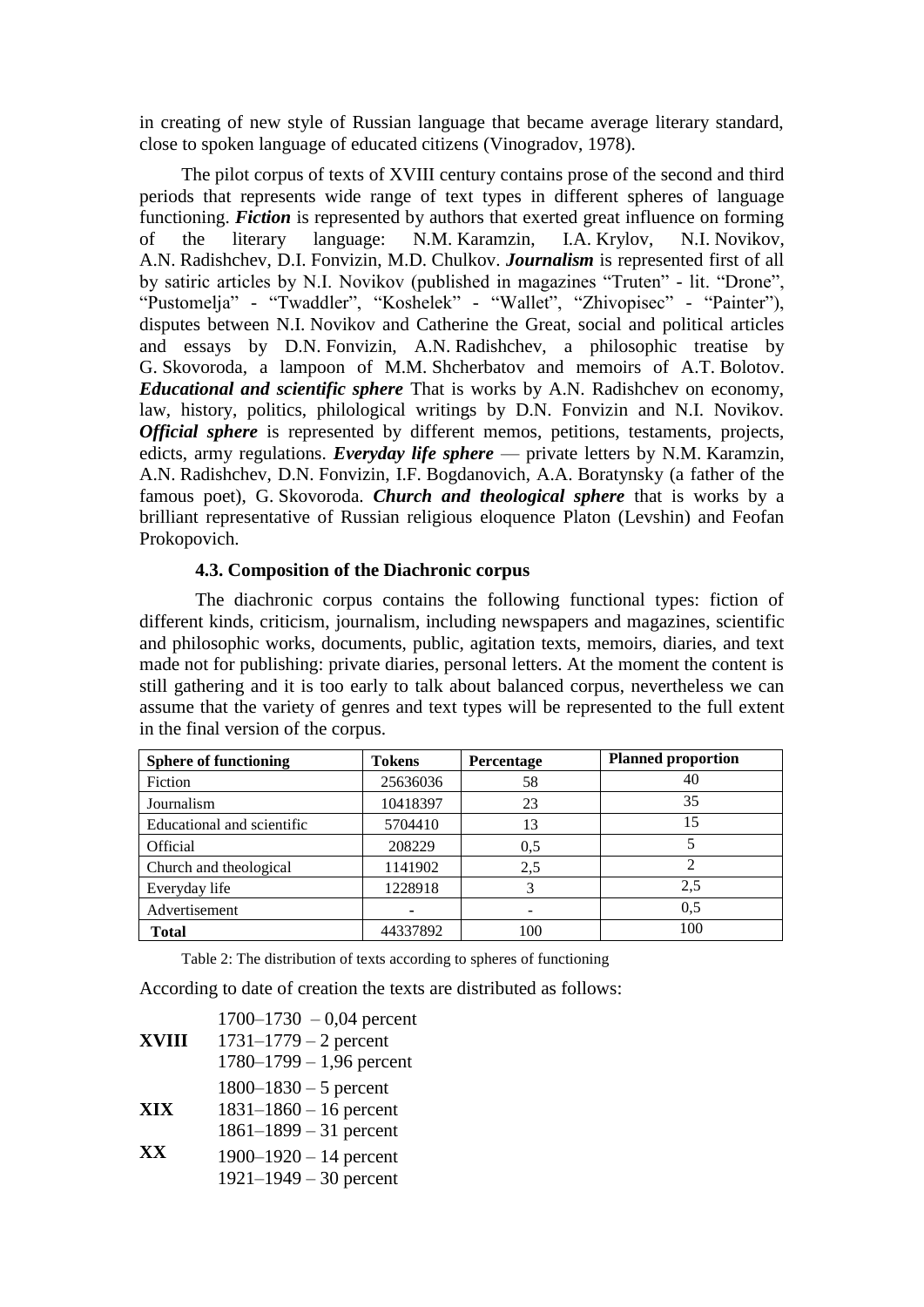#### **4.4. The problem of orthographic variants**

One of the most difficult problems that arose during preparation of texts for the diachronic corpus is preparation of texts written in old (pre-revolutionary) orthography. Many texts are scanned and recognized from old editions where old spelling is used. This problem is especially relevant on preparing texts of the XVIII century, as there were no strict rules that regulated spelling. That's why when these texts were prepared for new publication they were edited according to rules efficacious at the moment of the editing. Sometimes when a text becomes popular and is often published, this modernization of orthography goes very far, so that modern popular editions of N.M. Karamzin, I.A. Krylov, D.I. Fonvizin are in full agreement with modern spelling rules and standards. There are certainly special scientific editions that treat more cautiously with spelling of the original text, correcting only spellings that can be restored automatically (e.g., *ъ* after a hard consonant in the end of a word, *i* before vowels and *j*, *etc*.). If the text is reprinted from the manuscript for the first time, the academic edition tends to keep all individual orthographical peculiarities of the original text.

The analogue strategy is adopted by preparation of texts for the RNC: the electronic version should be close to the edition as far as possible. That's why if we take modern edition of texts of the XVIII century, orthography in it will be consistent with modern orthographical rules (accepted in 1956), if we reproduce a prerevolutionary edition, then all characteristic features of its spelling are to be kept (except for script changes that were introduced during the reform in 1918).

Variety spellings of one word can be interesting for researchers, who study history and modern state of orthographic standards. At the moment an old variant of spelling can be found in the RNC only with the help of exact search. The problem is similar for texts of the XIX century. It can be solved by widening of the vocabulary by insertion in it of different spelling variants. That is supposed to be done; now a glossary of such variants is formed. These changes will allow to provide a morphological search of old spelling of words equally with new ones.

# **5. Corpus of spoken Russian: the Russian language tomorrow? 5.1. General Characteristics**

Some specialist claim that to reflect a real ratio of texts a corpus should contain 95% of spoken texts, because it is just oral speech that forms a core of linguistic performance. In practice all modern corpora have a subcorpus of oral texts but it forms no more that 10% of the whole corpora. That can be explained by complexity and expensiveness of their gathering: recording, transcription of the records, and the whole process of text preparation and annotation.

But there are no doubts that oral speech is a material of great value, because it can reflect changes and tendencies that have just appeared in the language and that will then spread in all other communicative spheres. That is especially relevant for the Russian language because the main trend of development of the Russian literary language was always approaching of literary written and spoken language. This process is especially intensive during revolutions when spoken elements penetrate in all spheres of usage and can be adopted by the literary standards.

Researches on the spoken Russian are provided since the 1960s in many scientific centres in Moscow, St. Petersburg, Saratov, Perm, Yekaterinburg, Omsk, Krasnoyarsk, Ulyanovsk, *etc*. There are well-known works of E.A. Zemskaya,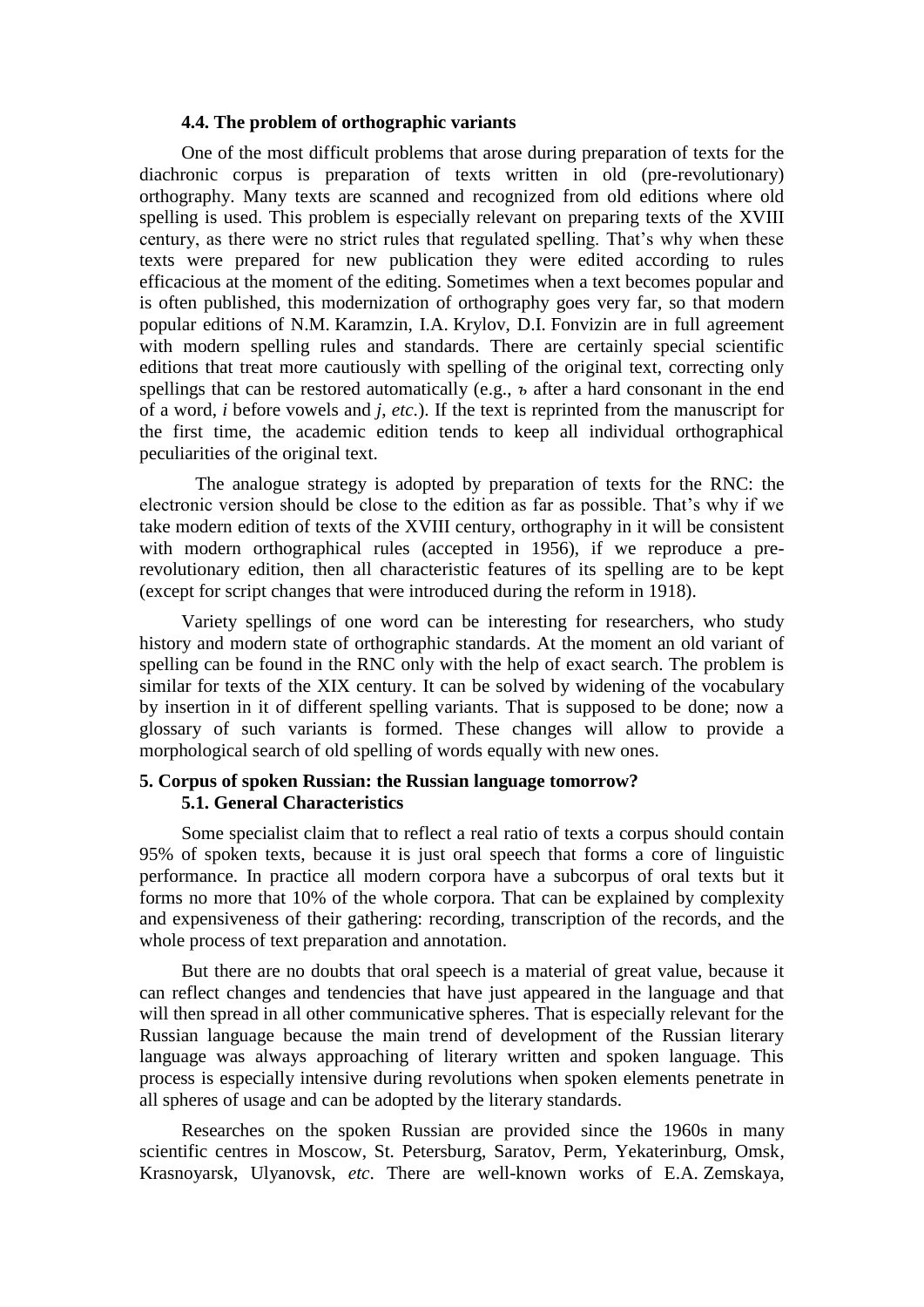O.A. Lapteva, M.V. Kitajgorodskaya, N.N. Rozanova, O.B. Sirotinina, V.E. Goldin, G.G. Infantova, *etc*. It is significant that the investigations in this area are usually based on quite restricted material, gathered by the researcher himself. Corpus of spoken texts enhances greatly possibilities of researchers.

Corpus of spoken texts – the Corpus of Natural Russian Speech – represents oral speech in its functional variety.

1) The Corpus contains whole original texts (not separated notes), that allows to discover that can escape during selective records by acoustic perception.

2) The Corpus contains large amount of texts that allows estimate frequency or randomness of a phenomenon, reveal regularities, make some statistical conclusions to do all, that is impossible with such volume of information which researchers usually dispose of.

3) It contains texts that vary in respect of sociological, temporal, geographic parameters.

4) Text in the corpus covers rather a wide time span - about 50 years. First records are dated from 1956; the last ones are made in winter 2006. That allows to track changes that take place in spoken language (although these changes are very rapid), note new trends, *etc*.

5) The Corpus contains (and that is a significant distinction from usual collections of records of spoken texts) texts that concern different spheres of communication, various situations. We can't share an opinion that real spoken language is only spontaneous speech of townspeople in direct contact environment. Spoken text in the RNC can be both a dialogue in a shop, conversation during a dinner in the bosom of a family, and also a report, lecture, meeting of a writer with his audience, interview, talk-show, sport commentary and many other kinds of texts.

It seems that problem of distinction of boundaries of real oral speech and its separation from texts written-to-be-spoken concerns the problem of definition of spontaneous and prepared speech. Spoken text can be prepared to a greater or lesser extent; texts may be situated on the scale of spontaneity in the following way (descending) (Galyashina, 2002): 1) spontaneous speech 2) quasi-spontaneous speech (partly prepared) 3) beforehand speech prepared

| Spontaneous speech            | Spontaneous dialogue<br>Spontaneous monologue                                                                                                                                                                                                         |
|-------------------------------|-------------------------------------------------------------------------------------------------------------------------------------------------------------------------------------------------------------------------------------------------------|
| Quasi-spontaneous<br>speech   | Interview (answers on questions)<br>Monologue on a given theme<br>Reproducing of somebody else's speech<br>Thought out speech on a prepared plan<br>Stereotype speech according to some pattern text<br>$\bullet$<br>Repeating of a prompter's speech |
| Beforehand<br>prepared speech | Retelling of a written text<br>Summary of a written text<br>Reproduction of a text learned by heart<br>Reading aloud of a known text<br>Reading aloud of an unknown text                                                                              |

Table 3: The scale of spontaniety of oral speech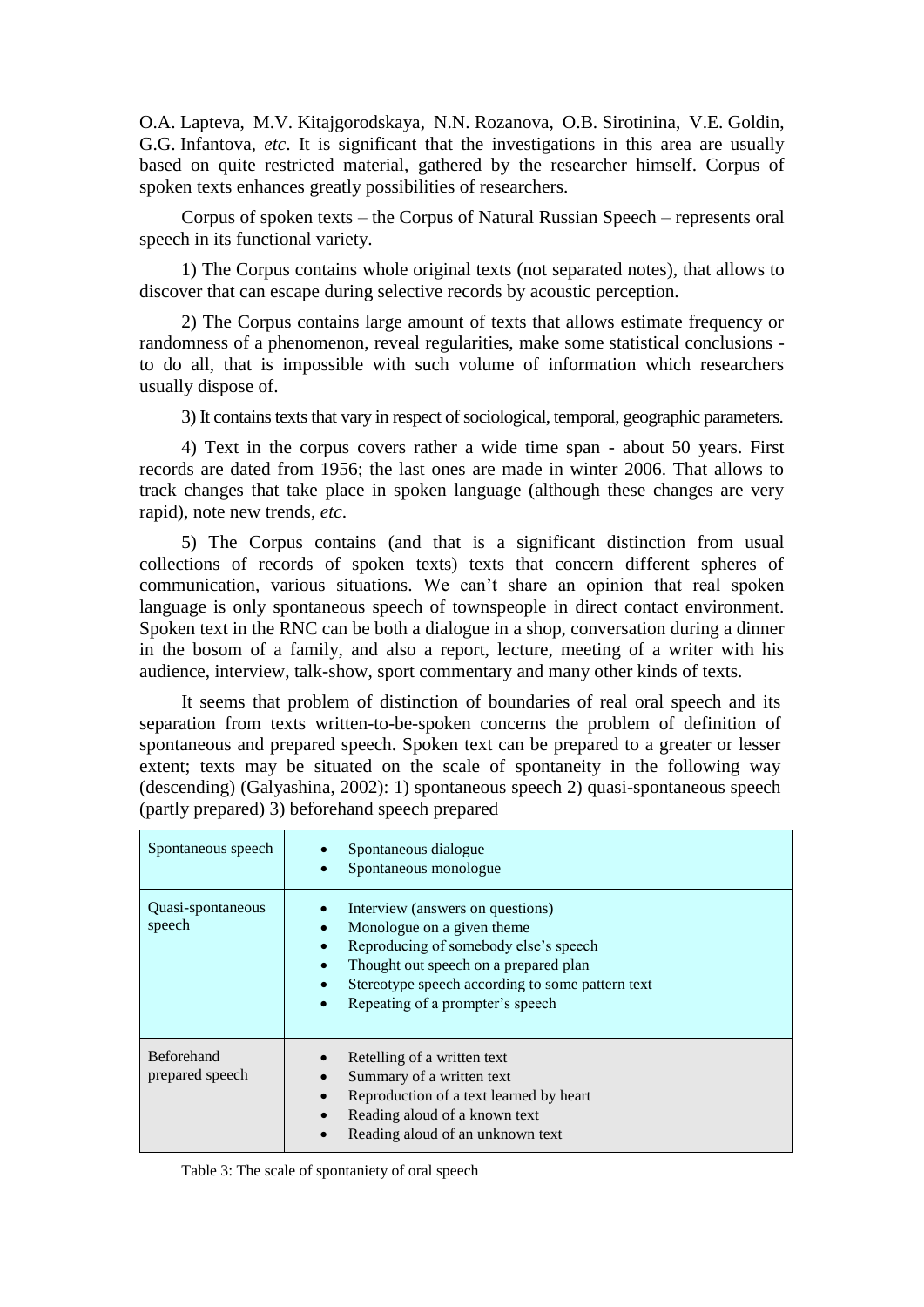The corpus of spoken Russian doesn't contain beforehand prepared texts, but it contains the so-called quasi-spontaneous texts, that is first of all records of public speeches and content of a multimedia subcorpus.

6) Multimedia subcorpus is a unique part of the corpus of spoken texts within the RNC. It contains records of speech content of fiction films and cartoons (and documentary films and advertisement in the project). Earlier this sphere of functioning of a language escaped from attention of researchers of the spoken language and creators of large texts corpora.

Thus, the corpus of spoken language is really a representative collection of texts that reflects functioning of the contemporary spoken Russian language. Let's demonstrate how it influences on the structure and content of the corpus.

# **5.2. Composition of the corpus of spoken Russian**

Total capacity of the corpus is about 4,4 million tokens. Texts are distributed according to spheres of spoken communication in the following way:

| <b>Sphere of functioning</b> | <b>Tokens</b> | <b>Percentage</b> |
|------------------------------|---------------|-------------------|
| Public speech                | 3542822       | 80                |
| Private speech               | 308570        |                   |
| Speech of cinema             | 533993        |                   |

| Sphere of             | <b>Text types</b>      | <b>Tokens</b> | Percentage     |
|-----------------------|------------------------|---------------|----------------|
| functioning           |                        |               |                |
|                       | talk                   | 929498        | 26,20          |
| <b>Public speech</b>  | interview              | 349956        | 7,1            |
|                       | discussion             | 1917469       | 54,1           |
|                       | lecture                | 81880         | 2,3            |
|                       | parliamentary hearings | 87881         | 2,5            |
|                       | conference             | 41602         | 1,1            |
|                       | round table            | 49331         | 1,4            |
|                       | narration              | 32353         | 1,0            |
|                       | other                  | 53998         | 4,3            |
| <b>Private speech</b> | conversation           | 241643        | 78,3           |
|                       | telephone conversation | 25736         | 8,4            |
|                       | tale                   | 10326         | 4,7            |
|                       | retelling              | 3702          | 1,2            |
|                       | microdialogue          | 22929         | 7,4            |
| Speech of cinema      | drama                  | 154294        | 29             |
|                       | comedy                 | 268109        | 50             |
|                       | action                 | 31613         | 6              |
|                       | detective              | 10697         | $\overline{2}$ |
|                       | films for children     | 23404         | 4,3            |
|                       | other                  | 45876         | 8,7            |

Within each sphere texts are classified by the main text types.

Table 4: The distribution of spoken texts according to text types

There are texts of various subject fields in the corpus. Texts that are marked as *private life* are most frequent (more than 50 percent), then there are texts on political themes, ones that concern public life, art and culture, science, leisure and entertainments, sport.

As for dating of texts, most of them are of 2003-2006, then follows texts dating from the 1990s (over 400 thousand tokens), then from the 1970s (260 thousand), from the 1980s (160 thousand), before 1970 - 160 thousand.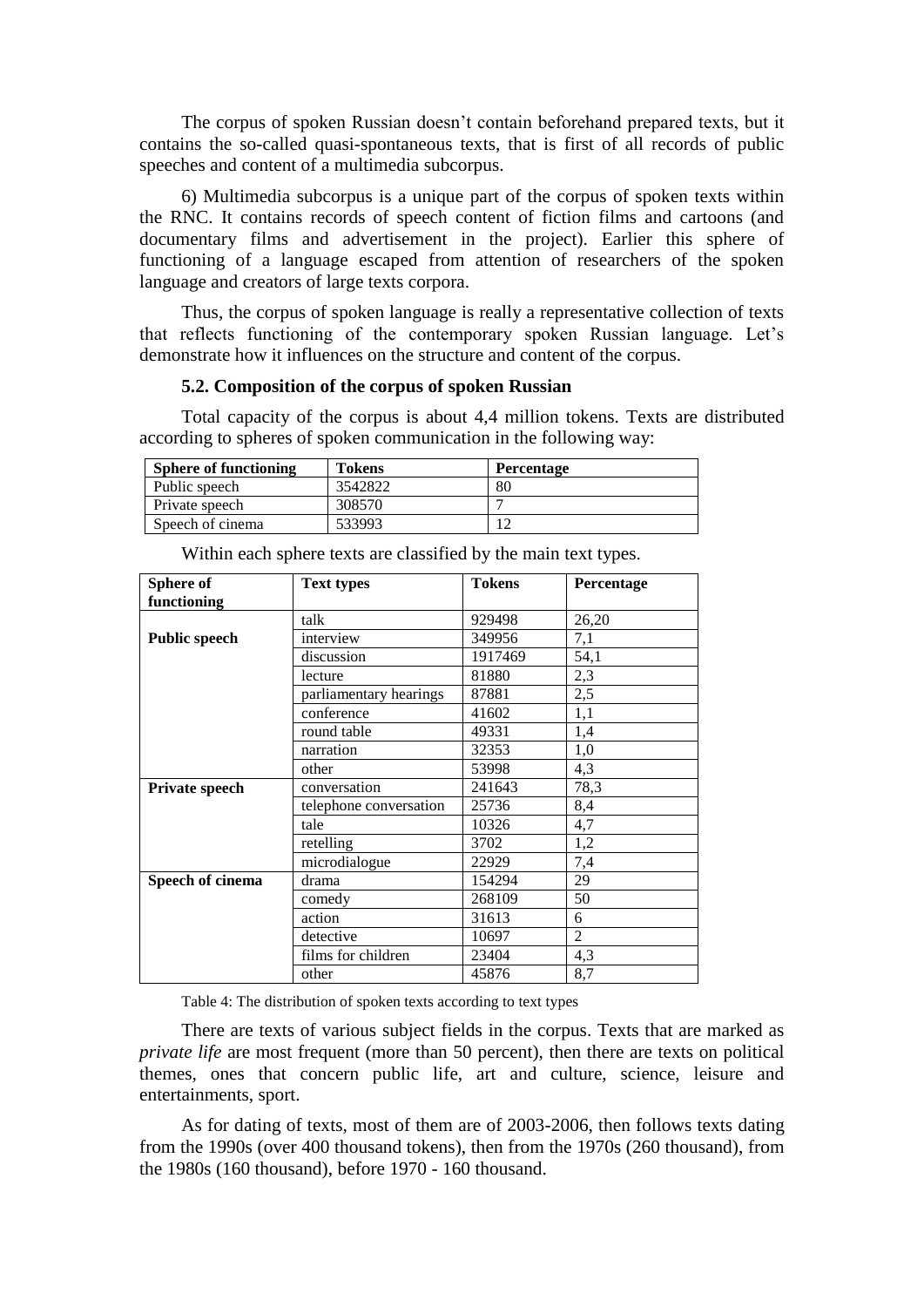| Before 1970 –   | 4 percent  |
|-----------------|------------|
| $1971 - 1979 -$ | 6 percent  |
| $1980 - 1989 -$ | 4 percent  |
| $1990 - 1999$ - | 9 percent  |
| $2000 - 2006$ - | 77 percent |

# **Date of recording of a text Place where a text was recored**

Moscow and Moscow region Voronezh Novosibirsk St. Petersburg Samara Saratov Taganrog

Sources of the texts:

- transcriptions of spoken texts published by specialists in the 1970-1990s;
- collections of unpublished transcriptions prepared in different scientific centers: in the Institute of Russian Language, in MSU and SpbSU, in Universities of Saratov and Ulyanovsk;
- transcriptions of conversations of sociologists in focus-groups on various themes of public significance rendered by the Public Opinion Foundation;
- records of spoken texts made by the members of the Corpus team or under their direction.

### **6. How the corpus can be used for research of standards and variation**

As it was shown above, the RNC being a representative collection of texts, reflects Russian usage in two dimensions: in horizontal – in all possible functional varieties – and in historic perspective.

So a linguist who is interested in language standards has two opportunities: 1) to set correlation of variants in modern usage and 2) to study an evolution that occurred during a certain period. These findings can be compared with recommendations of vocabularies in order to reveal its accordance to real usage.

The main body of the RNC contains texts of the last two centuries, that's why it is suitable for studying of short- and medium-term language changes. The total capacity of the corpus allows to study quite frequent phenomena. That's why that one can receive rather reliable results in studying of such issues like the following:

- lexical variations, including changes in content and semantic relations in rows of synonyms and thematic groups;
- morphological variants of nouns, verb and their evolution;
- variants of government, agreements and other syntactic constructions;
- productivity of word-formative models and means of word-forming, *etc*.

We will demonstrate how the RNC can be used for describing models of government of verbs of one synonymic row.

# **6.1. Problem definition**

Verb government is one of the flexible points of the norm where changes can be observed during quite a short period of time and even more flexible and unsteady are stylistic estimation of variants and recommendations on its usage.

The goal of the research is to 1) prove on material of the RNC how these recommendations correlate the modern real usage; 2) to estimate potentialities of the RNC as a tool for diachronic studies.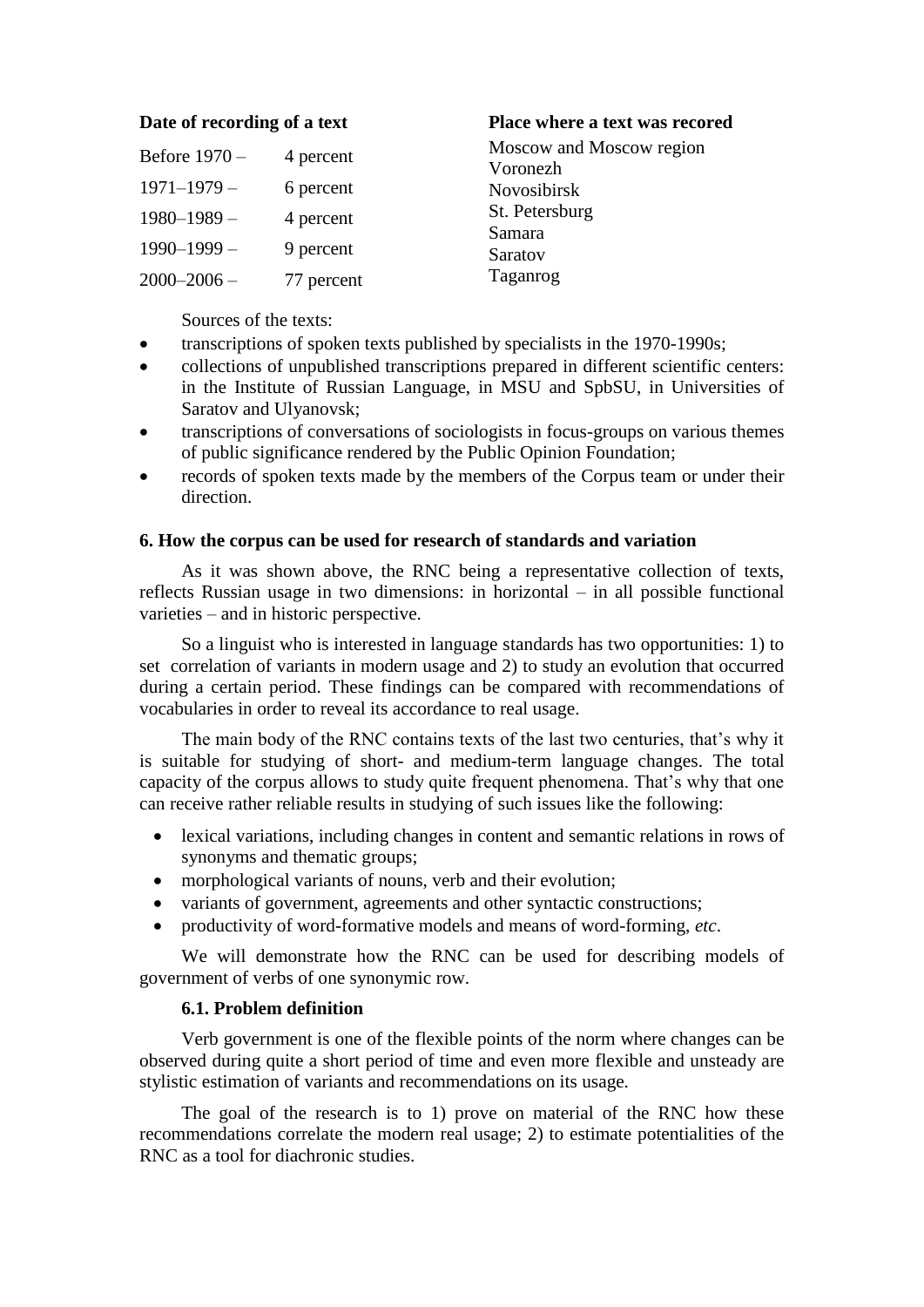Material of the investigation is the verbs *беспокоиться, тревожиться, волноваться, переживать*, that form one synonymic row with common meaning 'worry, be anxious/uneasy (about smb, smth)'.

# **5.2. Descriptions in vocabularies and manuals**

Semantic correlation of these verbs is described in The New Explanatory Dictionary of Russian Synonyms (NEDRS), founded on the database of texts of the second half of XX century; from the classics of  $XIX$  – the beginning of XX century there were taken only examples that agree with the modern standards.

| <b>Verb</b>                        | <b>Semantic similarity</b>                                                                                                                                                                                                                                                            | <b>Semantic differs</b>                                                                                                                                                | <b>Example</b>                                                                                                                                     |  |
|------------------------------------|---------------------------------------------------------------------------------------------------------------------------------------------------------------------------------------------------------------------------------------------------------------------------------------|------------------------------------------------------------------------------------------------------------------------------------------------------------------------|----------------------------------------------------------------------------------------------------------------------------------------------------|--|
| Беспокоиться<br><b>Bespokoitsa</b> | 'to have an<br>Intellectual estimation of the<br>unpleasant feeling<br>situation prevails.<br>that exists when a<br>External manifestation is motion<br>person doesn't know<br>activity.<br>anything significant<br>about the situation<br>that concerns him<br>and when he is afraid |                                                                                                                                                                        | Он беспокоится, если<br>кого-нибудь нет<br>дома<br>On bespokoitsa, esli<br>kogo-nibud' net doma<br>(He worries when<br>somebody is not at<br>home) |  |
| Тревожиться<br><b>Trevozhitsa</b>  | that the situation has<br>changed or can<br>change for the worse'                                                                                                                                                                                                                     | It describes rather mental<br>reaction or reaction of nervous<br>system. External manifestation is<br>mimicry or unregulated fine.<br>motility.                        | Врачи за нее<br>тревожились.<br>Vrachi trevozhilis za<br>nee (Doctors worried)<br>about her)                                                       |  |
| Волноваться<br>Volnovatsa          |                                                                                                                                                                                                                                                                                       | It is closer to trevozhitsa, but<br>indicates the general anxiety of<br>the subject. Manifestation is not<br>only exaggerated motion activity<br>but abnormal behavior | Я плохо спала —<br>волновалась за Саню.<br>Ja ploho spala,<br>volnovalas' za Sanyu.<br>(I had a bad night, I<br>worried about Sanya)               |  |

Table 5: The definitions of the verbs in the New Explanatory Dictionary of Russian Synonyms

Bespokoitsa is a dominant of the synonymic row. All members are stylistically neutral and differ only semantically. It should be mentioned that the vocabulary does not include in the row a verb *prezhivat'*, although such meaning of the verb is registered in explanatory dictionaries:

**ПЕРЕЖИВАТЬ**, несов. 1. См. пережить. 2. *за кого-что*. Волноваться, беспокоиться о ком-чем-н. (*разг*). П. за сына. П. за любимую команду. 3. Мучиться, страдать по какому-н. поводу (*разг*.). Поссорился с женой, теперь переживает.

**Perezhivat**', imperf. 1. See perezhit'(= 'survive'). 2. *za kogo-chto*. To worry about smb-smth, be distressed for smb-smth (*coll*.). To be distressed for the son; for a favourite command. 3. To feel sore about smth (*coll*.). He has quarrelled with his wife, now he feels sore about it (Ozhegov, 1999).

All verbs under study can have a dependent word. That is how it is described in the NERDS and in the vocabulary "Government in the Russian language" («Upravlenie v russkom jazyke» - URJ) by D.E. Rozental' (Rozental', 2005)

The most complete description is offered in the NERDS; at that the sequence of models corresponds to the degree of preference of a variant with relation to the standard.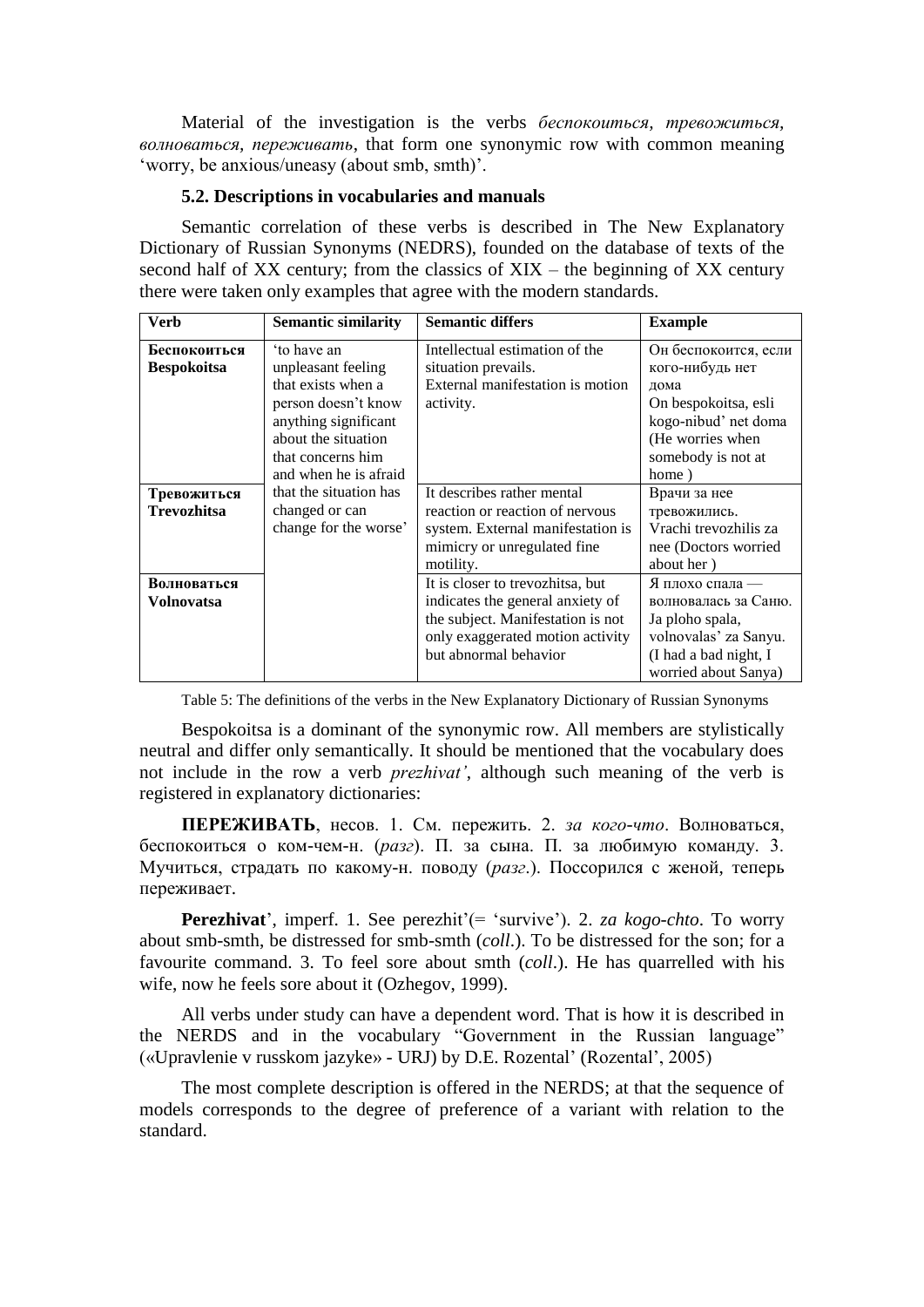| Dictio-<br>nary | Verb         | Without<br>objective<br>comple-<br>ment | $3a +$<br>Accusativ<br>smb/smth | $o/o 6/o 6o +$<br>Prepositional<br>smb/smth | Из-за, насчет,<br>по поводу +<br>Genitive<br>smb/smth | Subordi<br>nate<br>clause |
|-----------------|--------------|-----------------------------------------|---------------------------------|---------------------------------------------|-------------------------------------------------------|---------------------------|
| <b>NEDRS</b>    | беспокоиться | $+$                                     | smb                             | smb                                         | smth                                                  | $^{+}$                    |
|                 | тревожиться  | $+$                                     | smb                             | smb                                         | smth                                                  | $^{+}$                    |
|                 | волноваться  | $+$                                     | smb                             |                                             | smth                                                  | $^{+}$                    |
| <b>URJ</b>      | беспокоиться | no data                                 | smb/smth<br>colloquial          | smb/smth                                    | no data                                               | no data                   |
|                 | тревожиться  | no data                                 | smb/smth                        | smb/smth<br>colloquial                      | no data                                               | no data                   |
|                 | волноваться  | no data                                 | smb/smth                        | smb/smth                                    | no data                                               | no data                   |
|                 | переживать   | no data                                 | smb/smth<br>substandard         | smb/ssmth<br>colloquial                     | smb/smth                                              | no data                   |

Table 6: The description of verb government in the NEDRS and URJ

As it is obvious from the table, recommendations of the two dictionaries differ. The NERDS restricts the semantic of a governed noun (e.g. **беспокоиться за** + Acc smb: object must be a living being; **беспокоиться из-за** + Gen smth: a cause of anxiety – circumstances, events). In the URJ comparing to the NEDRS stylistic restrictions are more strong, but semantic demands are more free. How these instructions correlate with real data received with the help of the RNC?

#### **6.3. Data from the RNC**

Absolute frequency of concerned words and joint frequency of verbs and prepositions in verb-noun collocations in the entire corpus are shown in the table below (according to [http://corpus.leeds.ac.uk/ruscorpora.ru\)](http://corpus.leeds.ac.uk/ruscorpora.ru)

| lemma<br>preposition        | Беспокоиться<br>Total= $3167$ | Волноваться<br><b>Total=4850</b> | Тревожиться<br>Total=523 | Переживать<br><b>Total=9302</b> |
|-----------------------------|-------------------------------|----------------------------------|--------------------------|---------------------------------|
| <b>3a</b>                   | 324                           | 325                              | 88                       | 606                             |
| $o/o$ $\bar{o}/o$ $\bar{o}$ | 707                           | 126                              | 93                       | 252                             |
| из-за<br>насчет             | 60                            |                                  |                          | 128                             |
| <b>OT</b>                   |                               | 102                              | 13                       | 215                             |

Table 7: Frequency distribution of the verbs in collocations

Correlation of absolute frequency of concerned verbs shows that a verb *bespokoitsa* is real generally used and can be considered as dominant. It should be taken into account that high frequency of verbs *volnovatsa* and *perezhivat* comes out from the fact that these polysemantic verbs are used in different meanings, not only in that one we are interested in (e.g., *perezhit' vojnu* – to survive a war, *etc*.).

From the other hand a high frequency of these verbs and prepositions suggests that there are no reasons to introduce stylistic restrictions on any of these collocations.

More detailed analysis of verb government is performed on the basis of manual data treatment in several subcorpora: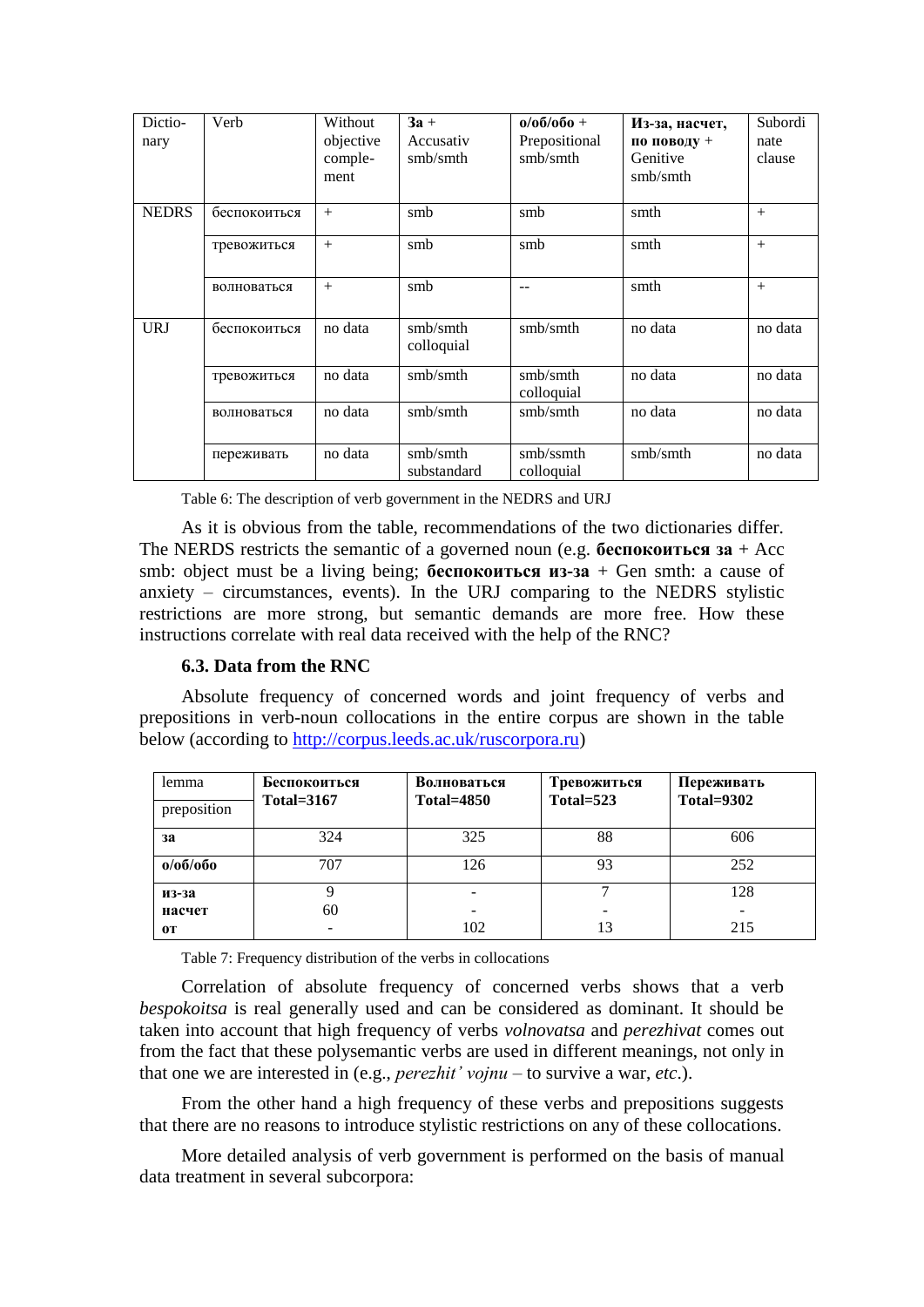- I. 1800-1899 XIX-fiction
- II. 1800-1899 XIX-non-fiction
- III. 1900-1949 XX-1-fiction

IV. 1900-1949 XX-1-non-fiction

V. 1950-2005 XX-2-fiction

VI. 1950-2005 XX-2- spoken

VII. 2000-2005 XX-2-eCommunication.

| <b>Verb</b>       | <b>Preposition</b>     | Objective                 | Subcorpora       |                             |                  |                  |                         |                  |                  |
|-------------------|------------------------|---------------------------|------------------|-----------------------------|------------------|------------------|-------------------------|------------------|------------------|
|                   |                        | comp.                     |                  | $\overline{19}$             |                  | $20-1$           |                         | $20 - 2$         |                  |
|                   |                        |                           | $\mathbf I$      | $\mathbf{I}$                | $\rm III$        | IV               | $\overline{\mathbf{V}}$ | <b>VI</b>        | <b>VII</b>       |
| Беспокои          | 0/00/000               | smb                       | 14               | 8                           | 26               | 9                | 44                      | $\overline{8}$   | $\overline{0}$   |
| ться              |                        | smth                      | 24               | 33                          | 46               | 20               | 46                      | 9                | $\overline{0}$   |
|                   | <b>3a</b>              | smb                       | $\overline{5}$   | $\overline{9}$              | $\overline{15}$  | $\overline{2}$   | 44                      | $\mathbf{0}$     | $\overline{0}$   |
|                   |                        | smth                      | $\overline{4}$   | $\overline{3}$              | $\overline{9}$   | $\overline{3}$   | $\overline{17}$         | $\overline{0}$   | $\overline{0}$   |
|                   | из-за                  | smb/smth                  |                  |                             | $\overline{2}$   |                  | $\overline{2}$          |                  |                  |
|                   | насчет                 |                           |                  | $\ensuremath{\mathfrak{Z}}$ | 6                | $\sqrt{5}$       | 4/15                    | $\mathbf{1}$     |                  |
|                   | по поводу              |                           |                  | $\mathbf{1}$                |                  | $\mathbf{1}$     |                         |                  |                  |
| Всего             |                        |                           | 47               | $\overline{59}$             | 104              | $\overline{40}$  | 172                     | 18               | $\mathbf{0}$     |
| Тревожи<br>ться   | <b>3a</b>              | smb                       | $\overline{3}$   | $\overline{2}$              | $\overline{8}$   | $\overline{5}$   | $\overline{19}$         | $\overline{0}$   | $\overline{0}$   |
|                   |                        | smth                      | $\mathbf{1}$     | $\mathbf{1}$                | $\overline{5}$   | $\overline{5}$   | $\overline{7}$          | $\overline{0}$   | $\mathbf{0}$     |
|                   | $\mathbf 0$            | smb                       | $\mathbf{1}$     |                             | $\overline{2}$   | $\overline{2}$   | 11                      | $\overline{0}$   | $\boldsymbol{0}$ |
|                   |                        | smth                      | $\mathbf{1}$     |                             | $\overline{3}$   | $\overline{4}$   | $\overline{8}$          | $\mathbf{0}$     | $\boldsymbol{0}$ |
|                   | из-за                  | smb/smth                  |                  |                             |                  | $\mathbf{1}$     | 2/1                     |                  |                  |
|                   | насчет                 |                           |                  |                             | $\mathbf{1}$     |                  |                         |                  |                  |
|                   | по поводу              |                           |                  |                             |                  | $\mathbf{1}$     |                         | $\mathbf{1}$     |                  |
|                   | <b>OT</b>              |                           |                  | $\mathbf{1}$                | 1                |                  |                         |                  |                  |
| Всего             |                        |                           | $\overline{7}$   | 16                          | 20               | 45               | 48                      | $\mathbf{1}$     | $\mathbf{0}$     |
| Волнова-<br>ться  | <b>3a</b>              | smb                       | $\overline{1}$   | $\overline{1}$              | 13               | $\mathbf{1}$     | 37                      | $\overline{3}$   | $\overline{3}$   |
|                   |                        | smth                      | $\overline{1}$   |                             | $\overline{6}$   | $\overline{8}$   | $\overline{7}$          |                  |                  |
|                   | $\bf{0}$               | smb                       | $\mathbf{1}$     |                             | $\overline{2}$   |                  | $\mathbf{1}$            | $\mathbf{1}$     |                  |
|                   |                        | smth                      | 3                | $\mathbf{1}$                | $\overline{4}$   | $\mathbf{1}$     | $\overline{5}$          | $\mathbf{1}$     | $\overline{2}$   |
|                   | из-за                  | smb/smth                  |                  | $\overline{3}$              | 2/3              | $\overline{4}$   | 2/12                    | $\mathbf{1}$     |                  |
|                   | насчет                 |                           |                  |                             |                  | $\mathbf{1}$     |                         |                  |                  |
|                   | по поводу              |                           |                  | $\mathbf{1}$                |                  |                  |                         |                  |                  |
|                   | <b>ОТТОГО</b>          |                           |                  | $\mathbf{1}$<br>3           | $\sqrt{6}$       | $\mathfrak{Z}$   | $\mathbf{1}$            |                  |                  |
| Всего             | $\mathbf{O}\mathbf{T}$ |                           | 6                | 10                          | 36               | 18               | 65                      | $\sqrt{6}$       | $\sqrt{5}$       |
| Пережи-           | из-за                  | smb                       | $\boldsymbol{0}$ | $\mathbf{0}$                | $\overline{0}$   | $\mathbf{0}$     | 14                      | $\boldsymbol{0}$ | $\overline{0}$   |
| вать,<br>intrans. |                        | smth                      |                  | $\boldsymbol{0}$            | $\boldsymbol{0}$ | $\boldsymbol{0}$ | 34                      | $\overline{4}$   | $\boldsymbol{7}$ |
|                   | $\mathbf 0$            | smb                       | $\boldsymbol{0}$ | $\boldsymbol{0}$            | $\boldsymbol{0}$ | $\mathbf{0}$     | $\overline{3}$          | $\mathbf{1}$     | $\overline{0}$   |
|                   |                        | smth                      | $\boldsymbol{0}$ | $\boldsymbol{0}$            | $\overline{0}$   | $\overline{0}$   | 14                      | $\overline{3}$   | $\overline{2}$   |
|                   | 3a                     | $\ensuremath{\text{smb}}$ | $\boldsymbol{0}$ | $\boldsymbol{0}$            | $\boldsymbol{0}$ | $\boldsymbol{0}$ | 77                      | 10               | $\overline{4}$   |
|                   |                        | smth                      | $\boldsymbol{0}$ | $\boldsymbol{0}$            | $\boldsymbol{0}$ | $\boldsymbol{0}$ | 17                      | 16               | 5                |
|                   | по поводу              | smth                      |                  |                             | $\overline{0}$   | $\overline{0}$   | 14                      | $\overline{5}$   | $\overline{1}$   |
|                   | без доп.               |                           |                  |                             | $\overline{8}$   | $\mathbf{1}$     | 24                      | 76               | 23               |
| Всего             |                        |                           |                  |                             | $\overline{8}$   | $\mathbf{1}$     | 197                     | 115              | 42               |

Table 8: Variants of prepositional government of the verbs in the subcorpora of the RNC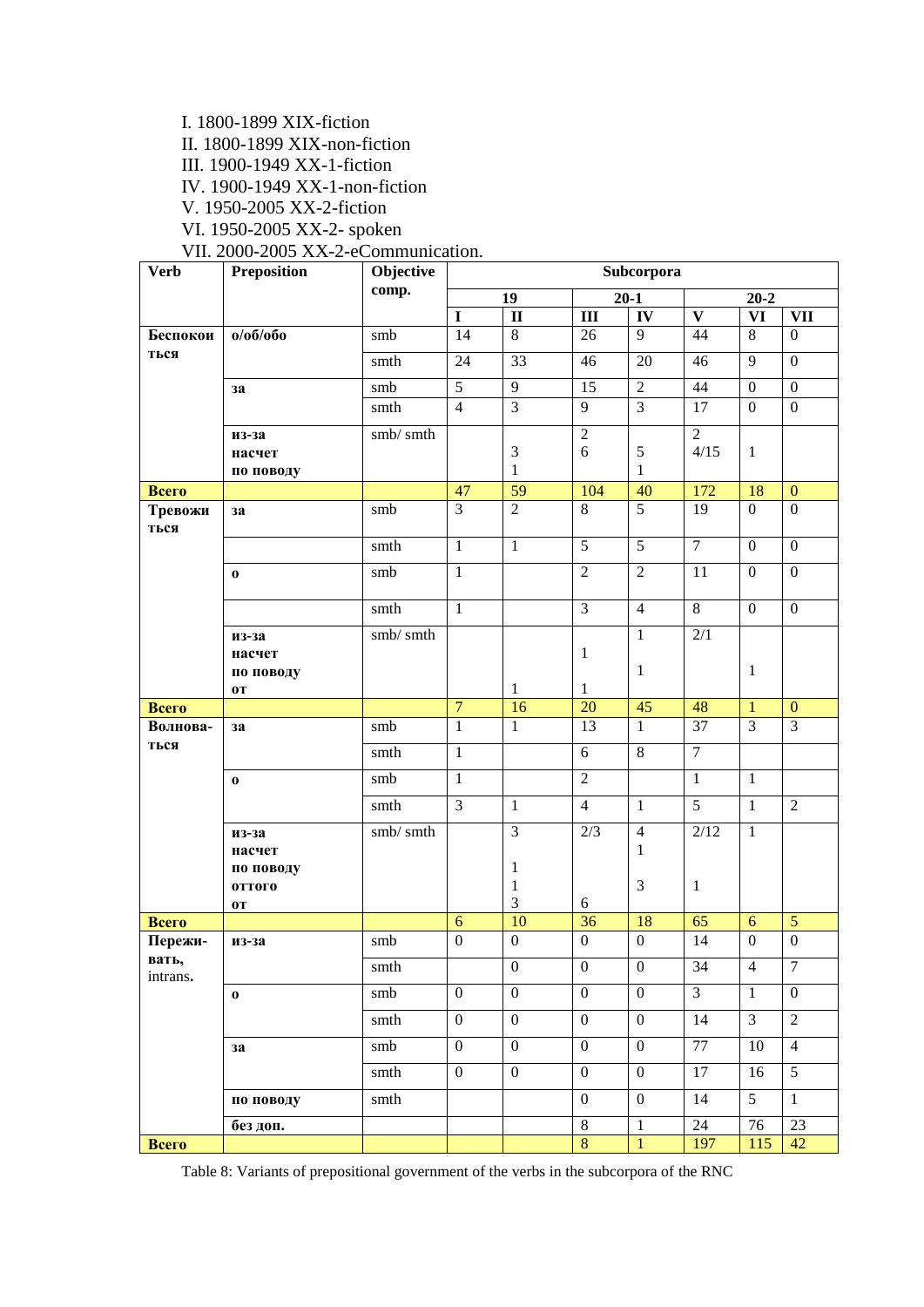#### **6.4. Data analyses and conclusions**



The correlation between verbs of the concerned synonymic row, analyzed by manual data treatment is represented on diagram. It shows, that the verb *bespokoitsa* (pink column) can be really considered as the dominant, as it keeps its high frequency for any period of time. The verb *trevozhitsa* (blue column) is on the contrary infrequent and its frequency has decreased since the XIX century. In the contemporary language it is regarded as bookish, literary. As you may see it is not fixed in the corpus of ecommunication, and only once in the spoken subcorpus.

As it is shown on diagram, this synonymic row consists of 3 verbs in the XIX century and of 4 verbs in the XX century. The added verb - *perezhivat* - was consolidated in the meaning 'to be distressed for *smb*, to be emotional over *smb-smth'* in the second half of the XX century. It had changed its grammatical characteristics and began to be used as intransitive. Sporadic cases of such usage of the verb are registered in the RNC in the first half of the XX century (in the novel "Golden Calf" by Ilf and Petrov, 1927). For the texts of the 1960-1980s it is a frequent usage noticed and commented on by some linguists (e.g. Dmitry Shmelev). In the contemporary spoken language (oral texts and electronic communication) the frequency of the verb *perezhivat* exceeds extremely the frequency of the other verbs of the row. In the whole, the verb *perezhivat* retains colloquial shade of meaning, but spheres of its usage are expanding.

The analysis of different variants of verbal government shows that all the verbs under study tend to equalize the models of government. It is displayed on the diagrams: blue column is number of variants in the texts of the XIX century, green column – in the texts of the first half of  $XX$  century, pink one – in the texts of the second half of the XX century. The first three columns displays the usage of variants with preposition **O**, the second triplet is the usage of variants with **3A**, the rest are given for comparison.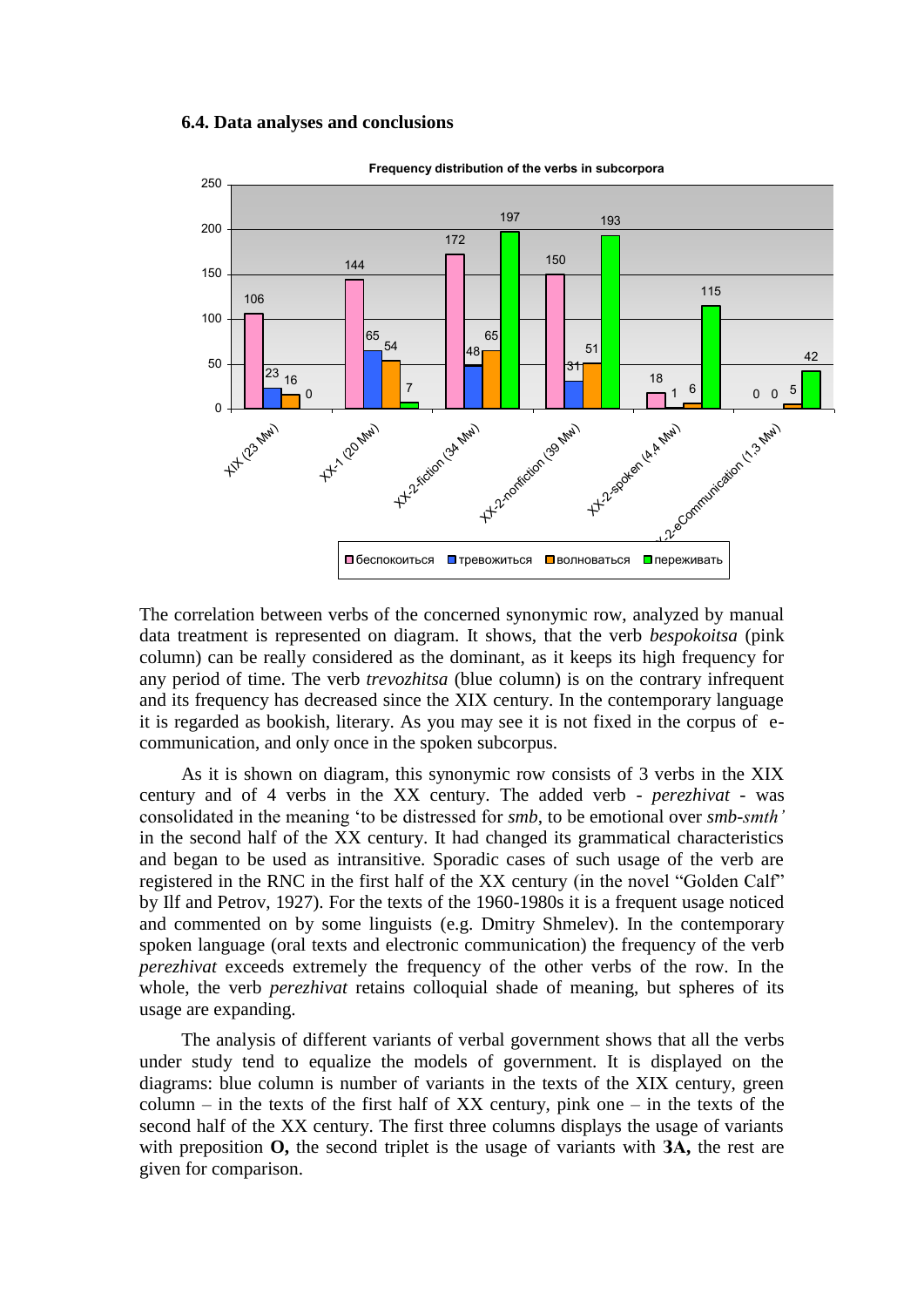

As for the verb *bespokoitsa*, there is an increase of the variant with preposition **ЗА**+**Acc**. For the texts of the XX century this variant is practically equivalent to the variant **О+Prep**. We also need to mention the increasing of frequency of the construction **НАСЧЕТ+Gen**.



**Variants of prepositional government of the verb trevozhitsa**

As far as the verb *trevozhitsa* is concerned, there is a tendency to reduce a gap between variants *trevozhitsa za kogo-to/trevozhitsa o kom-to*.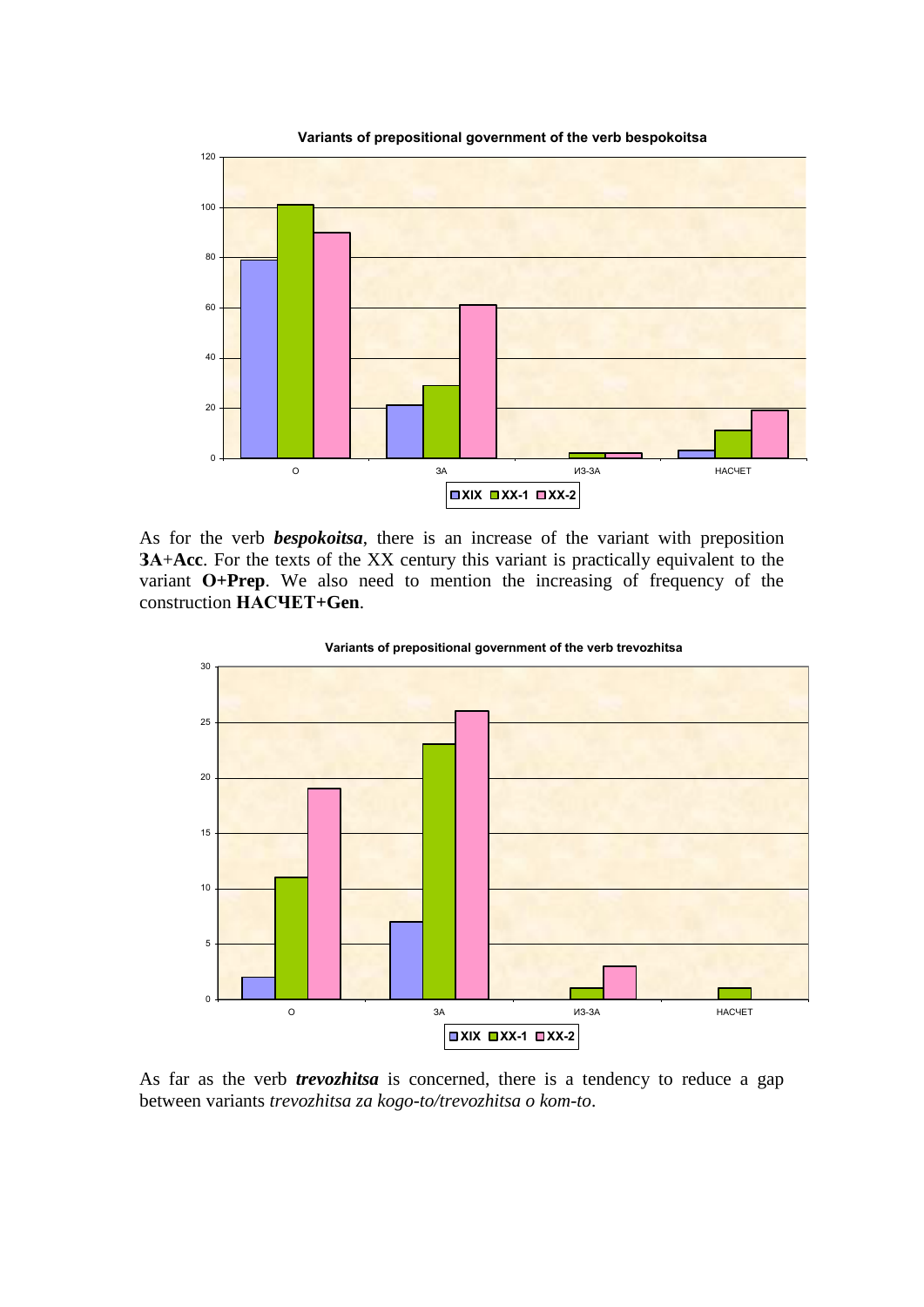

For the verb *volnovatsa* a variant *volnovatsa za kogo-to* is more preferable than *volnovatsa o kom-to* and it became so even more in the XX century. Thus we can't totally ignore this model (as the Dictionary of Synonyms does), as it is stably represented in the corpus during all the concerned period, including contemporary speech and electronic communication. It should be mentioned that the construction *volnovatsa iz-za kogo-to* or even more usable *iz-za chego-to* (a cause) is also rather frequent.

As for *perezhivat* the variant *za kogo-to* is preferable, *iz-za kogo-to* and *o kom-to* are infrequent.



**Variants ЗА+Acc and O+Prep**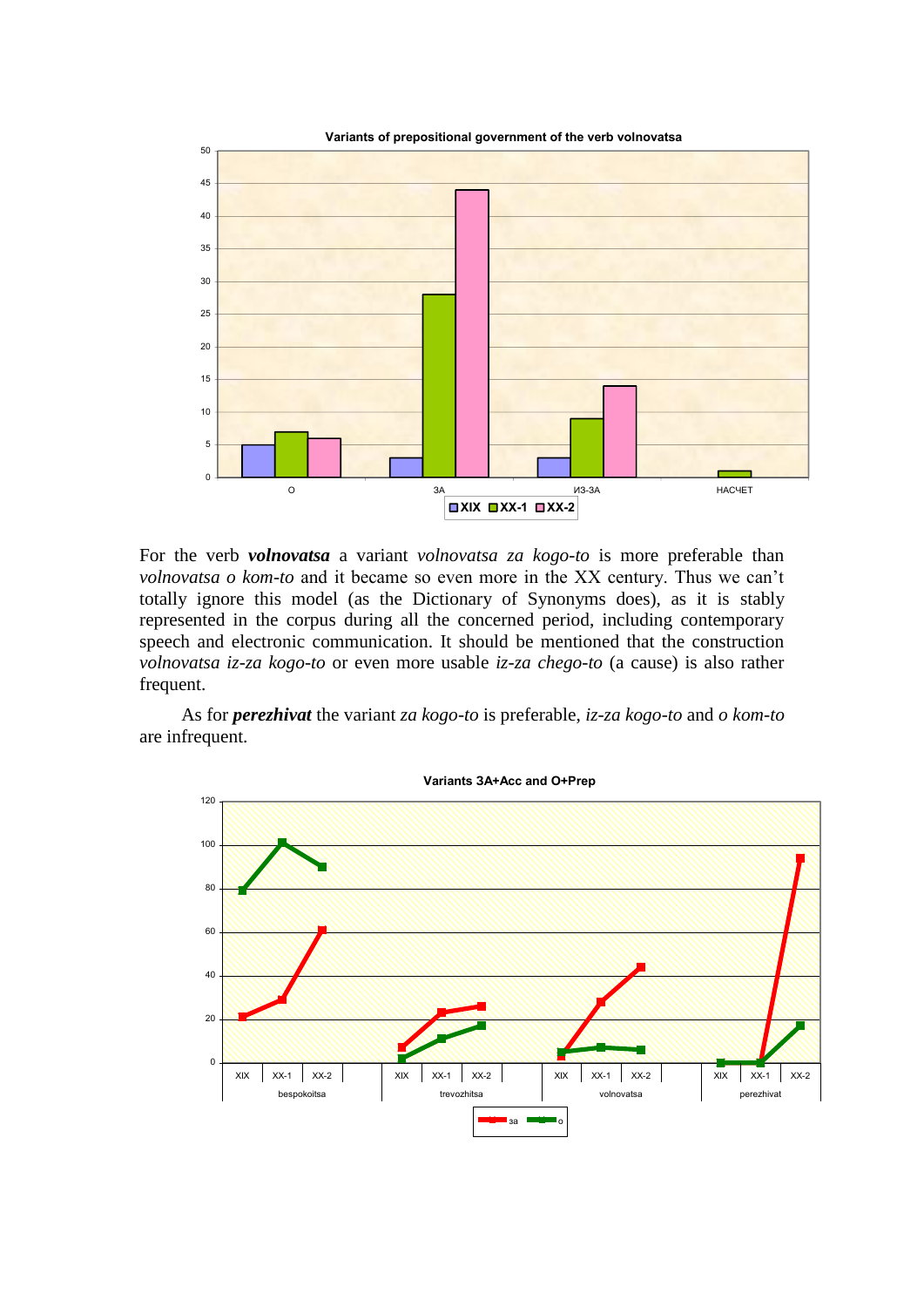On the whole we can conclude that the variant of government **V+ЗА+Acc** has turned out to be more productive than the other: during the period of the XIX-XX centuries the variants **V+ЗА+Acc** (red graph) and **V+О+Prep** (green graph) of the verbs having a main government model **V+О+Prep** (*bespokoitsa, trevozhitsa*) have become closer in a quantitative sense whereas variants of government of the verbs with a dominant model **V+ЗА+Acc** (eg., *volnovatsa*) diverge.

Comparing our results with recommendations of vocabularies (for example, the well-known dictionary "Government in Russian" by Rozental, we can come to a conclusion that these rules look too strict, and don't meet the real usage. For example, a construction *perezhivat za kogo/chto* is attributed with a mark "substandard", i.e. it can't be used in the literary language. But that is not so, as the Corpus shows: the model is widely used in fiction (in the works of B. Vasilyev, V. Tendryakov, V. Grossman, V. Chivilikhin, I. Grekova, V. Shukshin, A. Rybakov, *etc*.), both in speech of personages and in narrator's text. Besides, what is more surprising is that this model is widely spread in non-fiction (memoirs, journalism). As for the variant *trevozhitsa O kom/chem*, marked in the dictionary as *colloquial*, the Corpus gives only one example for the verb *trevozhitsa* in the spoken texts one none in e-Communication.

Thus, the corpus approach to studying variants, as it was exemplified by the research of verbal government, enables to carry out the qualitative and quantitative analysis of units and constructions, to reveal trends in correspondence of competing variants, to trace the development of new phenomena, to amend lexicological descriptions and normative recommendations.

#### **References**

Apresjan Ju. (ed) (1999) Novyj objasnitel'nyj slovar' sinonimov russkogo jazyka (=The New Explanatory Dictionary of Russian Synonyms). Moscow: Jazyki russkoj kul'tury. - NEDRS

Butler, C.S. (2004). Corpus studies and functional linguistic theories. *Functions of language 11:2*, 147-186*.* 

EAGLES (1996) (author J.M. Sinclair). Preliminary recommendations on text typology. Available on-line from www.ilc.cnr.it/EAGLES96/pub/eagles/ corpora/corpustyp.ps.gz

Galjashina, E.I. (2002) Problema differenciacii spontannoj i podgotovlennoj rechi, in Trudy mezhdunarodnogo seminara Dialog'2002 po komp'juternoj lingvistike i ee prilozhenijam. Available on-line from http://www.dialog-21.ru/materials/archive.asp?id=7287&y=2002&vol=6077

Graudina, L. K. (1980) Voprosy normalizacii russkogo jazyka: grammatika i varianty. Moscow: Nauka.

Nacional'nyj korpus russkogo jazyka: 2003-2005. Rezul'taty i perspektivy. (2005) Moscow: Indrik.

Ozhegov, S.I., N.Ju. Shvedova (1999) Tolkovyj slovar' russkogo jazyka. Moscow: Azbukovnik.

Reference Guide for the British National Corpus (XML Edition) (2007) Lou Burnard (ed.) Available on-line from http://www.natcorp.ox.ac.uk/XMLedition/URG/

Rozental', D.E. (2005) Upravlenie v russkom jazyke, in D.E. Rozental'. Russkij jazyk: Spravocnik-praktikum. Moscow: Oniks. - URJ